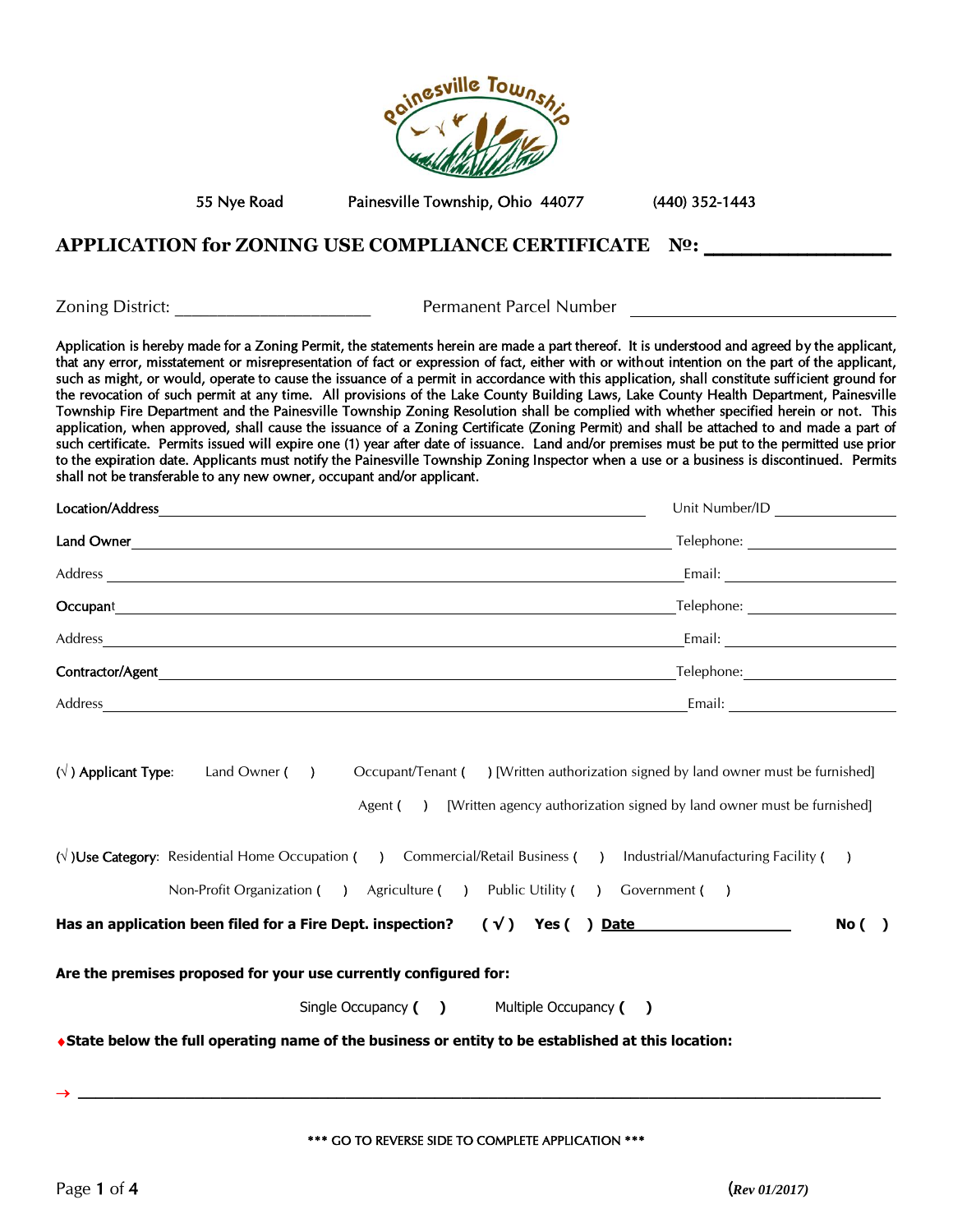#### \*\*\* ZONING USE CERTIFICATE APPLICATION CONTINUED FROM REVERSE SIDE \*\*\*

#### FILL IN ALL DIMENSION LINES BELOW

|                            |                                                                                                                                                                                                    | ft. |
|----------------------------|----------------------------------------------------------------------------------------------------------------------------------------------------------------------------------------------------|-----|
| Off-street parking spaces  |                                                                                                                                                                                                    |     |
|                            | Is shared parking available? () YES () NO If YES, include explanation in Description Of Use below                                                                                                  |     |
| <b>DESCRIPTION OF USE:</b> | (Refer To Attached Guidelines and attach additional pages if necessary to give complete description)<br>[ Original documents larger than 11x17 size must also be submitted in digital PDF format ] |     |
|                            |                                                                                                                                                                                                    |     |
|                            |                                                                                                                                                                                                    |     |
|                            |                                                                                                                                                                                                    |     |
|                            |                                                                                                                                                                                                    |     |
|                            |                                                                                                                                                                                                    |     |
|                            |                                                                                                                                                                                                    |     |
|                            |                                                                                                                                                                                                    |     |
|                            |                                                                                                                                                                                                    |     |
|                            |                                                                                                                                                                                                    |     |
|                            |                                                                                                                                                                                                    |     |
|                            |                                                                                                                                                                                                    |     |
|                            |                                                                                                                                                                                                    |     |
|                            |                                                                                                                                                                                                    |     |
|                            |                                                                                                                                                                                                    |     |

IMPORTANT NOTICE TO APPLICANT: Any changes whatsoever concerning the information as shown in this application, such as location, size, setback, side yards, uses, descriptions etc., must have approval of the Zoning Inspector. Failure in this respect shall constitute sufficient grounds for revocation of any permit issued from this application. The right to enter upon the property at a reasonable hour for the purpose of verifying accuracy and conformance is hereby granted to the Zoning Inspector and is conveyed as though with the specific consent of the property owner, occupant, agent or contractor, any and all of whom shall be notified of this consent condition by applicant.

I have read the statements made herein and certify that they are true.

| Applicant | <b>Printed Name</b>  |                                                                     | Date                       |      |
|-----------|----------------------|---------------------------------------------------------------------|----------------------------|------|
| Applicant |                      |                                                                     | <b>150.00</b><br>FEE<br>\$ |      |
|           | Signature            |                                                                     |                            |      |
|           |                      | *** Read attached Guidelines and sign Acknowledgement on Page 4 *** |                            |      |
| Approved  | Disapproved_________ |                                                                     |                            | Date |
| REMARKS:  |                      |                                                                     |                            |      |
|           |                      |                                                                     |                            |      |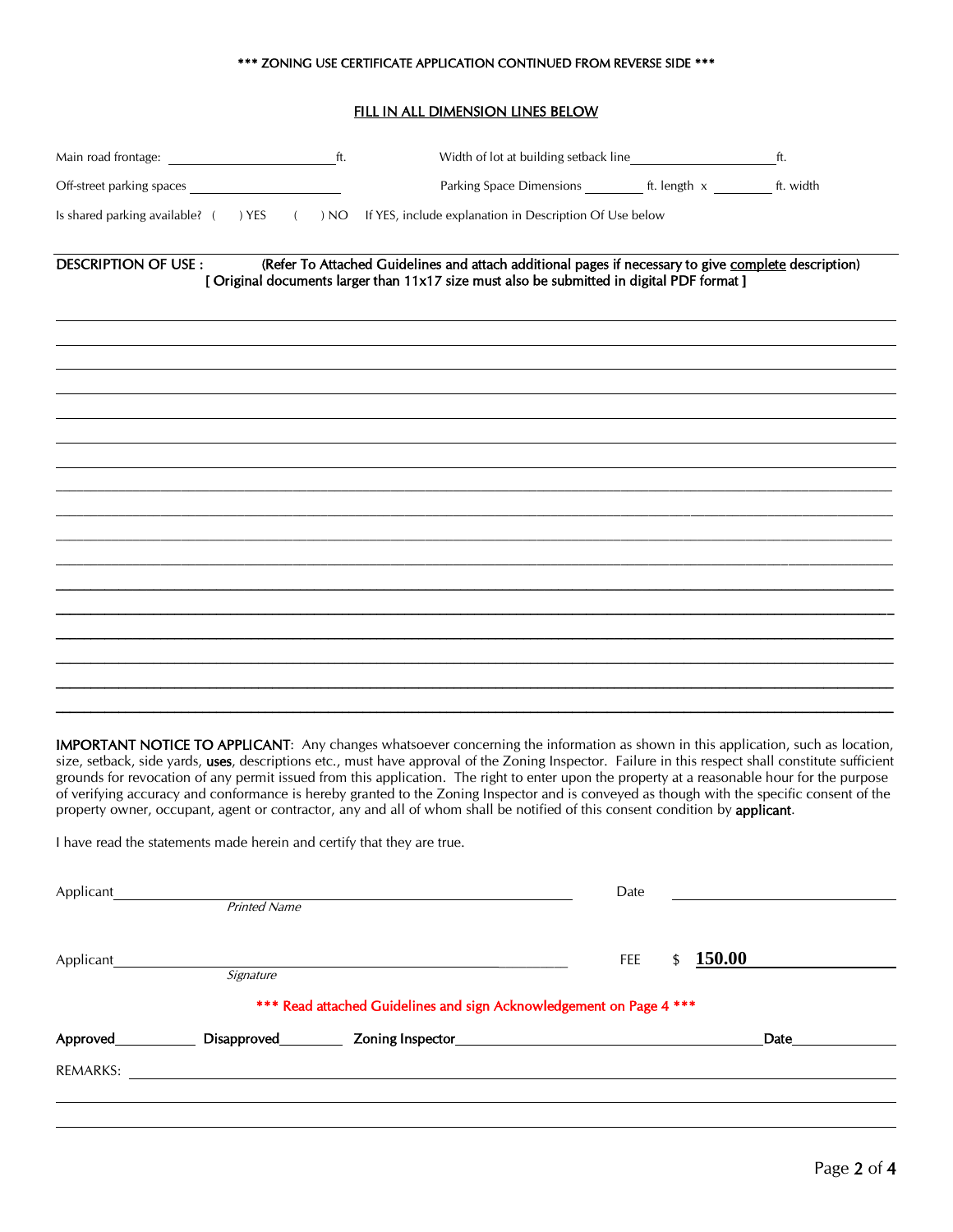

# **Guidelines: Application For Zoning Use Compliance Certificate**

It is important to recognize the purposes and differences of some of the basic permits which may be required for a new business startup in Painesville Township. A Building Permit issued by the Lake County Building Dept., upon a satisfactory final inspection, confirms that a building or structure is fit to be occupied or used. A Fire Dept. Inspection Permit confirms that a building or structure **and** the way that it is being used, satisfy fire code requirements. A Zoning Certificate for Zoning Use Compliance confirms that a declared use, and only that use, of a specified property conforms to zoning requirements applicable to the specified property.

Applicants for a Zoning Certificate for Zoning Use Compliance should be aware of the following expectations regarding the application form :

- Information for the property owner must be complete and accurate and must also match the information on file with the Lake County Auditor's office
- Information for the occupant must be complete and accurate ( a separate sheet must be attached to the application describing the business structure and ownership; for example, **sole proprietor dba** [doing business as] **company name** including proprietor's residence address and phone number; **partnership** [list all partners including addresses and percentage of ownership]; **LLC,** list names of members along with managing member's residence address and phone number; **corporation** [declare whether stock is privately or publicly held, list names, titles and addresses of officers, directors and shareholders owning 50% or more of the outstanding shares]. Any trade names, fictitious names and "doing business as" names which will be used in association with business activities as described on the application form must be declared on the application.
- Information for the contractor is not required for this application, but the applicant may elect to request legal counsel or an agent to submit the application. The agent's identification and contact information should be inserted on the contractor/agent line.
- Information for the business contact must be complete and accurate in listing the person who has, or will have, full and unlimited access to the premises and business records and who has been designated by the ownership of the business enterprise proposing to use the specified property in the proposed manner for the purpose of being the initial contact person.
- See special section below for "Description Of Project Or Use"
- Name and title of person signing the application must be printed in the space provided for same and the signature of that person must appear in the space provided for same.
- The application must bear the date the signature was made on the application
- Checks or money orders payable to "Painesville Township" must accompany the application when submitted. Currency is acceptable, but not preferred.
- In cases where the business enterprise is a tenant on the property, a written acknowledgement that the property owner is aware of and in concert with the application being submitted must accompany the application and must be signed and dated by the property owner or an authorized agent (an agent must clearly identify himself/herself along with title and also the authority by which he/she acts).
- All documents/supplemental sheets submitted with the application must be signed and dated by the same person whose signature appears on the application form.
- A minimum of one application form, together with a minimum of one set of supporting documents, bearing the original (non-duplicated) signature of the applicant or applicant's designee must be submitted prior to the issuance of a Zoning Certificate.